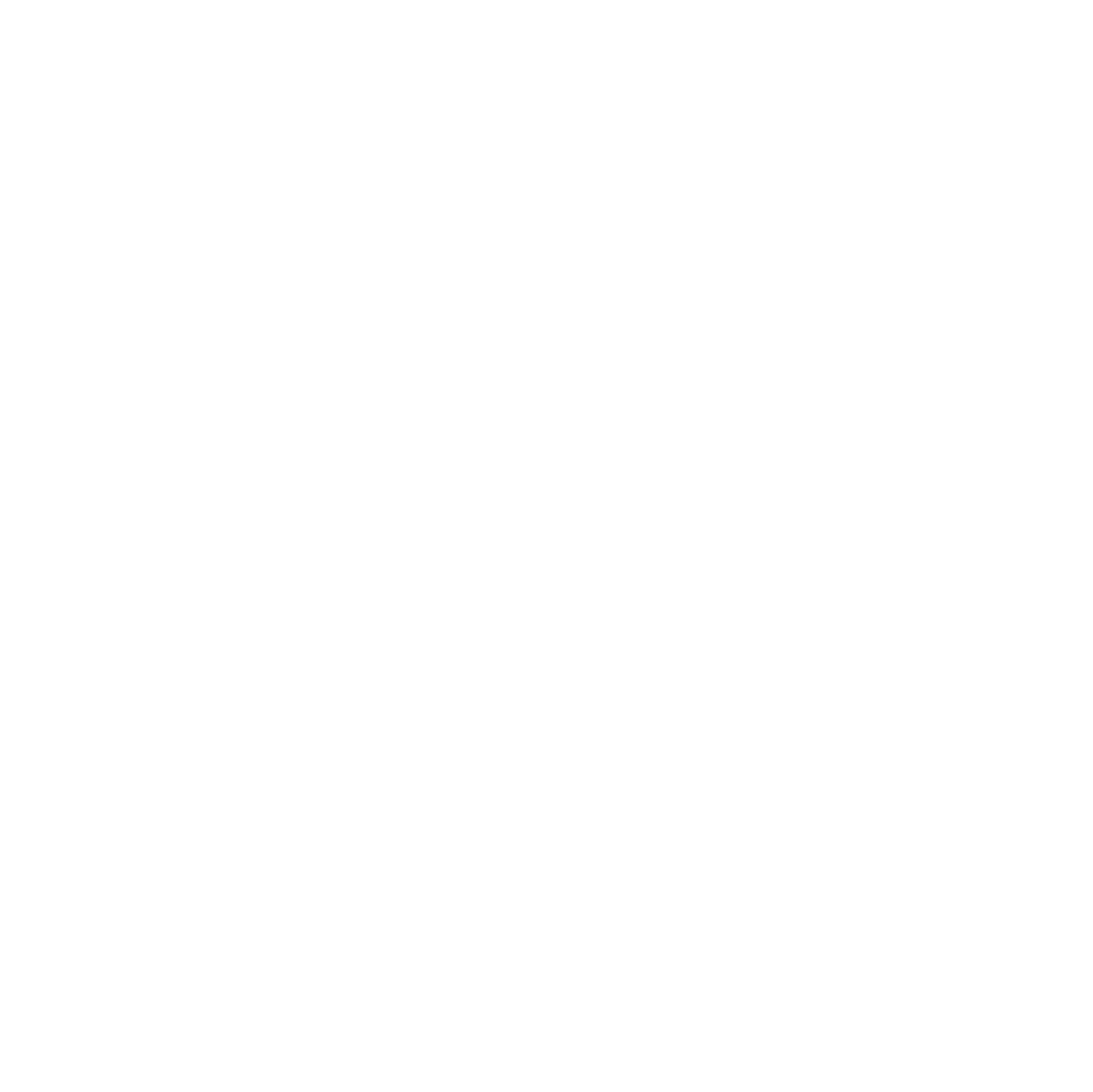

# **NATURAL RESOURCES LEGISLATION AMENDMENT ACT 2001**

### **TABLE OF PROVISIONS**

#### Section Page

#### **[PART 1—PRELIMINARY](#page-5-0)**

| $\mathbf{1}$   |                                                                      | $\overline{4}$ |
|----------------|----------------------------------------------------------------------|----------------|
|                | PART 2-AMENDMENT OF ABORIGINAL LAND ACT 1991                         |                |
| $\overline{2}$ |                                                                      | $\overline{4}$ |
| 3              |                                                                      | $\overline{4}$ |
|                | PART 3-AMENDMENT OF ACQUISITION OF LAND ACT 1967                     |                |
| $\overline{4}$ |                                                                      | $\overline{4}$ |
| 5              | Amendment of s 23 (Advance against compensation)                     | 5              |
|                | PART 4-AMENDMENT OF COAL MINING SAFETY AND<br><b>HEALTH ACT 1999</b> |                |
| 6              |                                                                      | 5              |
| 7              |                                                                      | 5              |
|                |                                                                      | 5              |
|                | <b>PART 5-AMENDMENT OF EXPLOSIVES ACT 1999</b>                       |                |
| 8              |                                                                      | 5              |
| 9              |                                                                      | 6              |
|                | <b>PART 6-AMENDMENT OF LAND ACT 1994</b>                             |                |
| 10             |                                                                      | 6              |
| 11             |                                                                      | 6              |
|                | Division 3A-Explanatory format plans                                 |                |
|                |                                                                      | 6              |
| 12             | Amendment of s 362 (Easements may be created only by registration)   | 7              |
| 13             | Amendment of s 363 (Registration of easement)                        | 7              |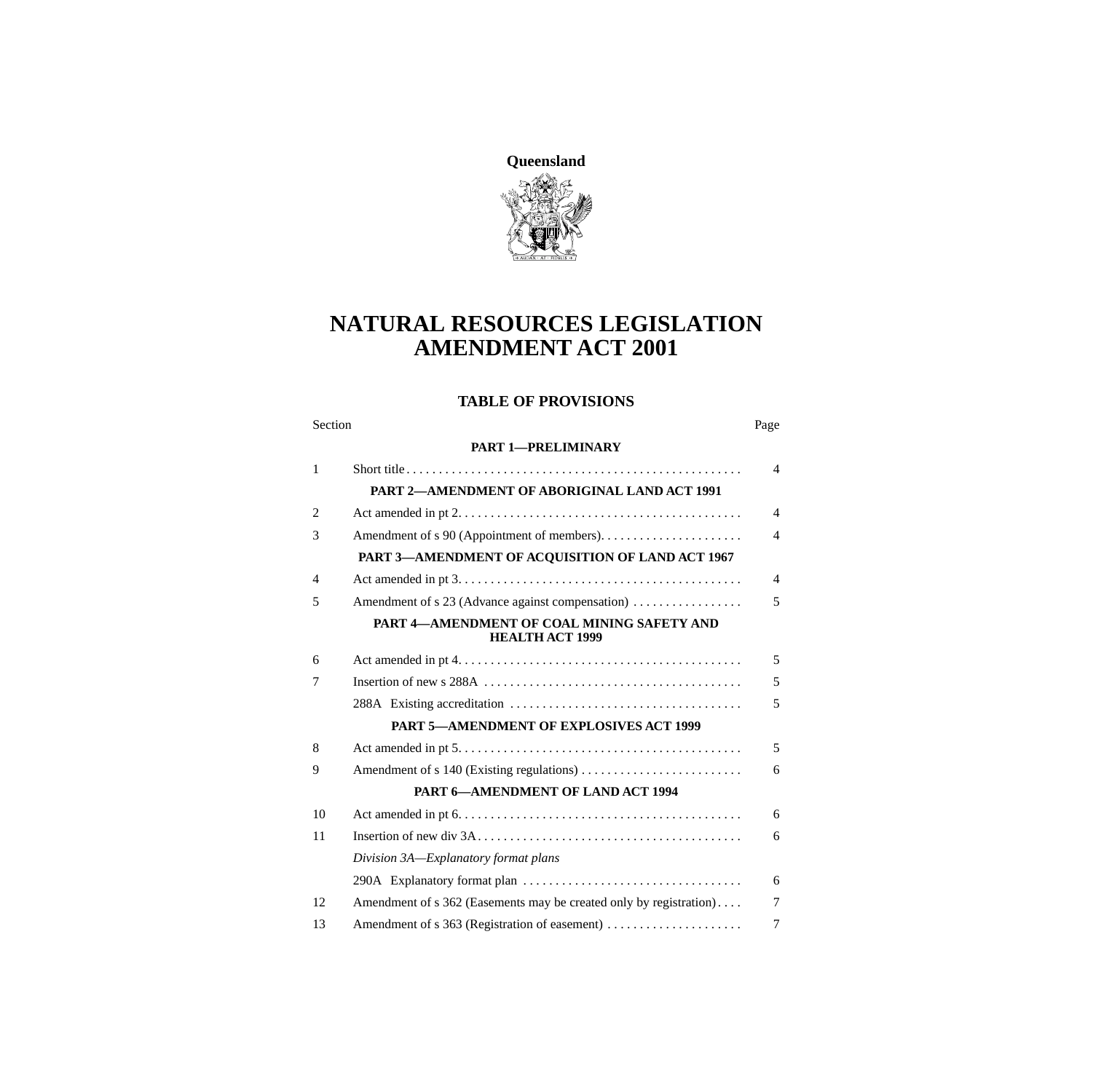*Natural Resources Legislation Amendment Act 2001*

| 14 | Amendment of s 365 (Particulars to be registered)                               | $\overline{7}$ |
|----|---------------------------------------------------------------------------------|----------------|
| 15 |                                                                                 | 7              |
| 16 |                                                                                 | 7              |
|    | 389A Effect on writ of execution of transfer after sale by morgagee             | 7              |
| 17 | Amendment of s 504 (Changing tenures of port lands)                             | $\,8$          |
| 18 |                                                                                 | $\,8$          |
|    | PART 7-AMENDMENT OF LAND COURT ACT 2000                                         |                |
| 19 |                                                                                 | 8              |
| 20 | Amendment of s 16 (Appointment of president and other members of<br>Land Court) | 8              |
| 21 | Amendment of s 17 (Appointment of members of land tribunal as members)          | 9              |
| 22 | Amendment of s 19 (Appointment of acting members)                               | 9              |
|    | PART 8-AMENDMENT OF LAND TITLE ACT 1994                                         |                |
| 23 |                                                                                 | 9              |
| 24 |                                                                                 | 9              |
| 25 |                                                                                 | 10             |
|    | Division 2B-Explanatory format plans                                            |                |
|    | 48E                                                                             | 10             |
| 26 |                                                                                 | 10             |
|    | 49E<br>Division of lot on standard format plan of subdivision                   | 10             |
| 27 | Amendment of s 65 (Requirements of instrument of lease)                         | 11             |
| 28 | Amendment of s 82 (Creation of easement by registration)                        | 11             |
| 29 | Amendment of s 85A (Particulars to be registered)                               | 11             |
| 30 | Amendment of s 89 (Easements for public utility providers)                      | 11             |
| 31 |                                                                                 | 11             |
|    | 120A Effect on writ of execution of transfer after sale by mortgagee            | 11             |
| 32 | Amendment of s 124 (Effect of lodging caveat)                                   | 12             |
| 33 |                                                                                 | 12             |
|    | PART 9-AMENDMENT OF TORRES STRAIT ISLANDER LAND<br><b>ACT 1991</b>              |                |
| 34 |                                                                                 | 12             |
| 35 |                                                                                 | 13             |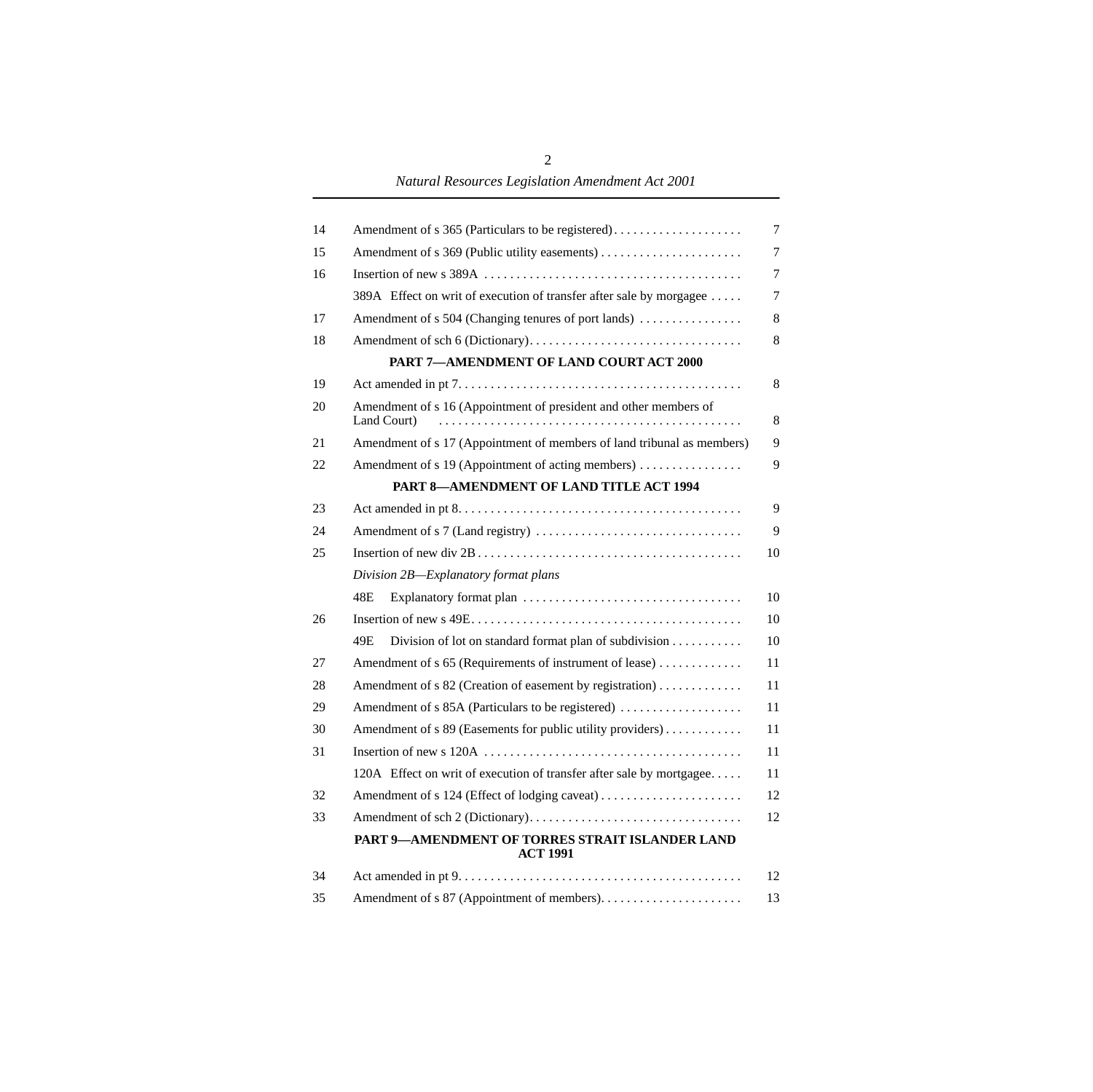

# **Natural Resources Legislation Amendment Act 2001**

# **Act No. 33 of 2001**

**An Act to amend certain Acts administered by the Minister for Natural Resources and Minister for Mines**

*[Assented to 7 June 2001]*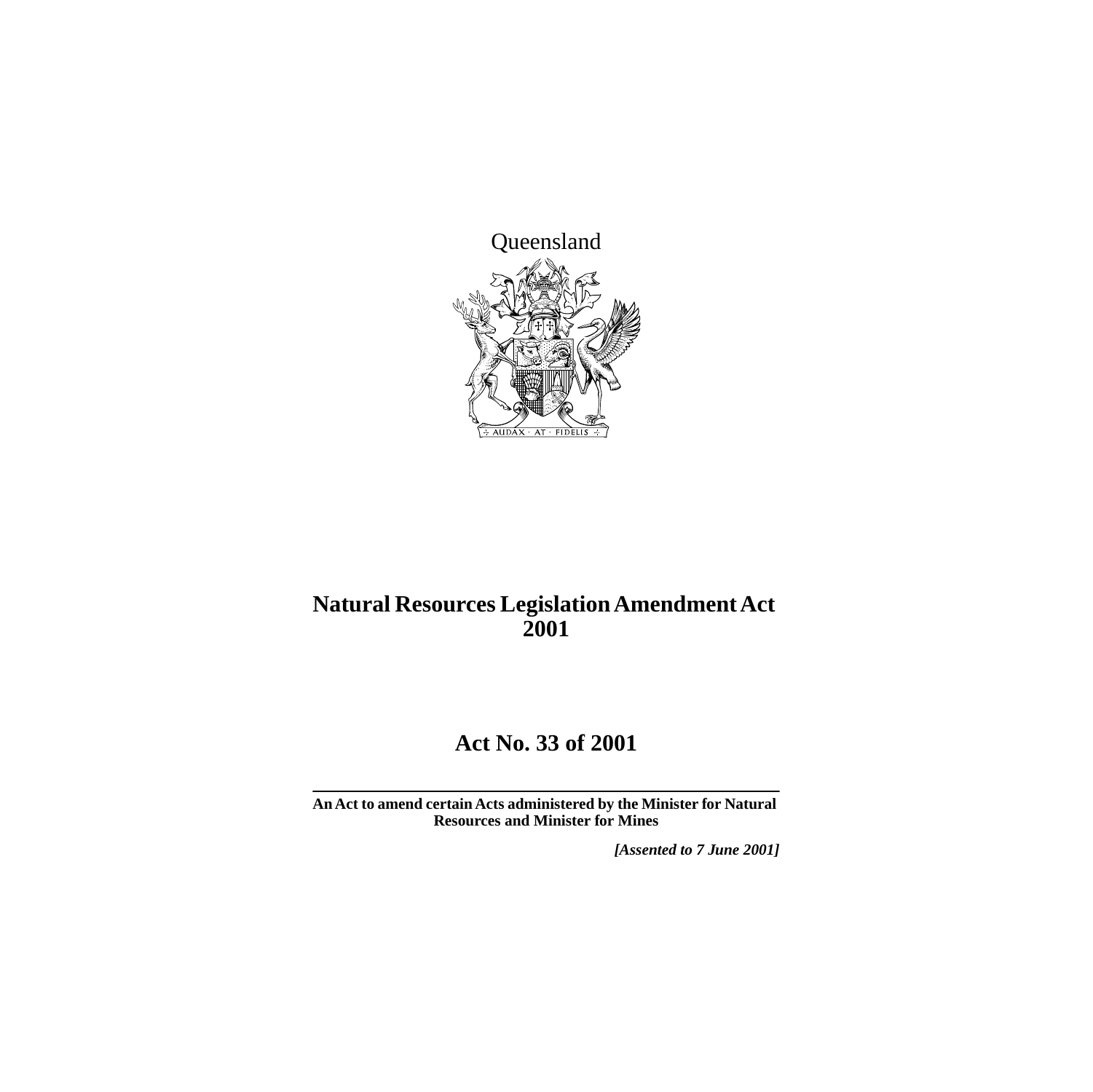#### **The Parliament of Queensland enacts—**

### **PART 1—PRELIMINARY**

#### <span id="page-5-1"></span><span id="page-5-0"></span>**1 Short title**

This Act may be cited as the *Natural Resources Legislation Amendment Act 2001*.

### <span id="page-5-2"></span>**PART 2—AMENDMENT OF ABORIGINAL LAND ACT 1991**

### <span id="page-5-3"></span>**2 Act amended in pt 2**

This part amends the *Aboriginal Land Act 1991*.

#### <span id="page-5-4"></span>**3 Amendment of s 90 (Appointment of members)**

Section 90(2), 'on a full-time basis'—

*omit, insert—*

'on a part-time or full-time basis'.

### <span id="page-5-5"></span>**PART 3—AMENDMENT OF ACQUISITION OF LAND ACT 1967**

#### <span id="page-5-6"></span>**4 Act amended in pt 3**

This part amends the *Acquisition of Land Act 1967*.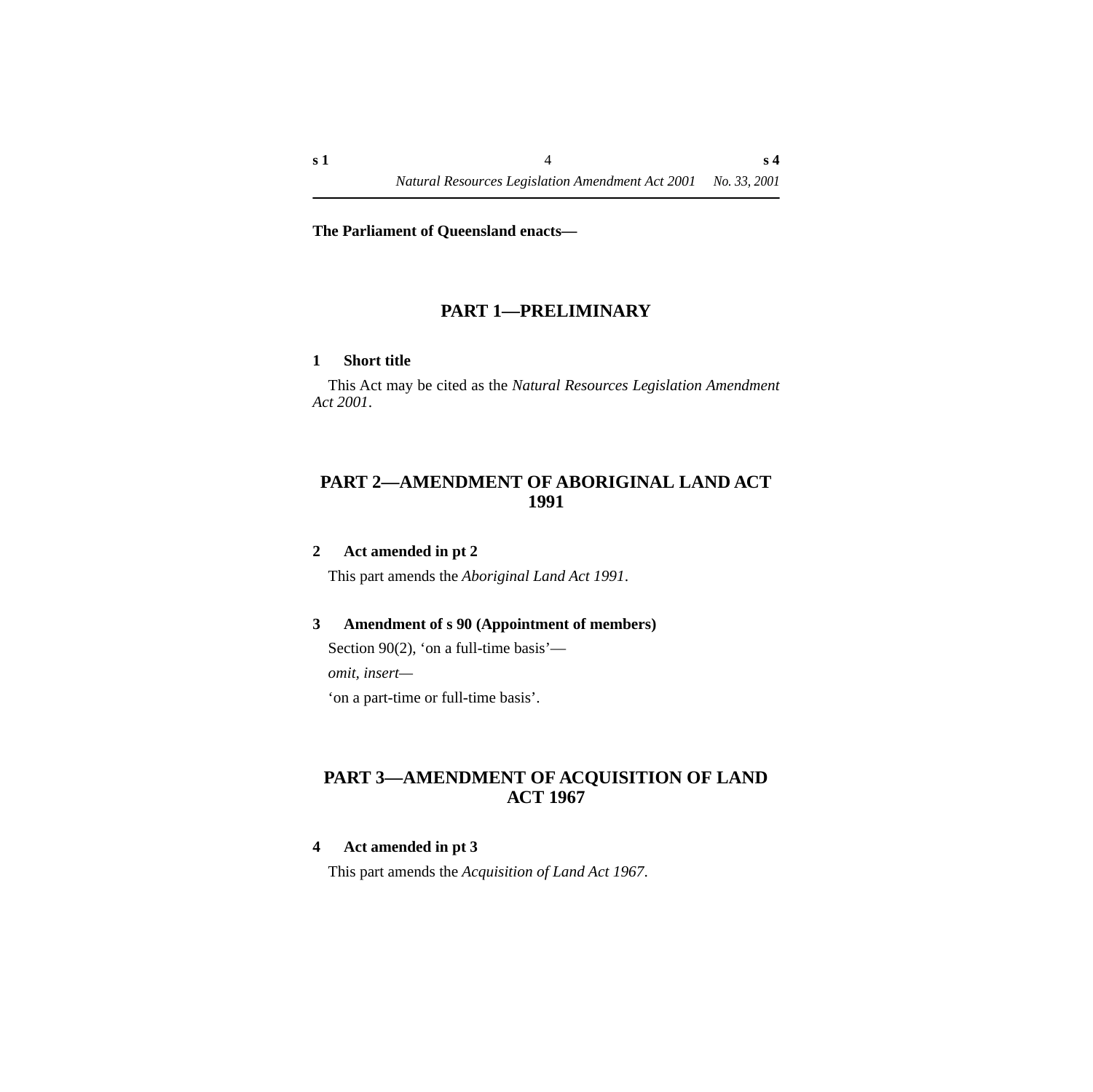#### <span id="page-6-0"></span>**5 Amendment of s 23 (Advance against compensation)**

**(1)** Section 23(1), 'as the owner of the land taken' *omit*.

**(2)** Section 23(2)**,** 'as owner of the land taken' *omit.*

### <span id="page-6-1"></span>**PART 4—AMENDMENT OF COAL MINING SAFETY AND HEALTH ACT 1999**

#### <span id="page-6-2"></span>**6 Act amended in pt 4**

This part amends the *Coal Mining Safety and Health Act 1999*.

#### <span id="page-6-3"></span>**7 Insertion of new s 288A**

After section 288—

*insert—*

### <span id="page-6-4"></span>**'288A Existing accreditation**

'**(1)** This section applies to an accreditation, to provide mines rescue services, in force under the former Act immediately before its repeal.

'**(2)** The accreditation is taken to have continued as if the former Act had not been repealed, until the accreditation is replaced with accreditation under section 227 of this Act.'.

### <span id="page-6-5"></span>**PART 5—AMENDMENT OF EXPLOSIVES ACT 1999**

#### <span id="page-6-6"></span>**8 Act amended in pt 5**

This part amends the *Explosives Act 1999*.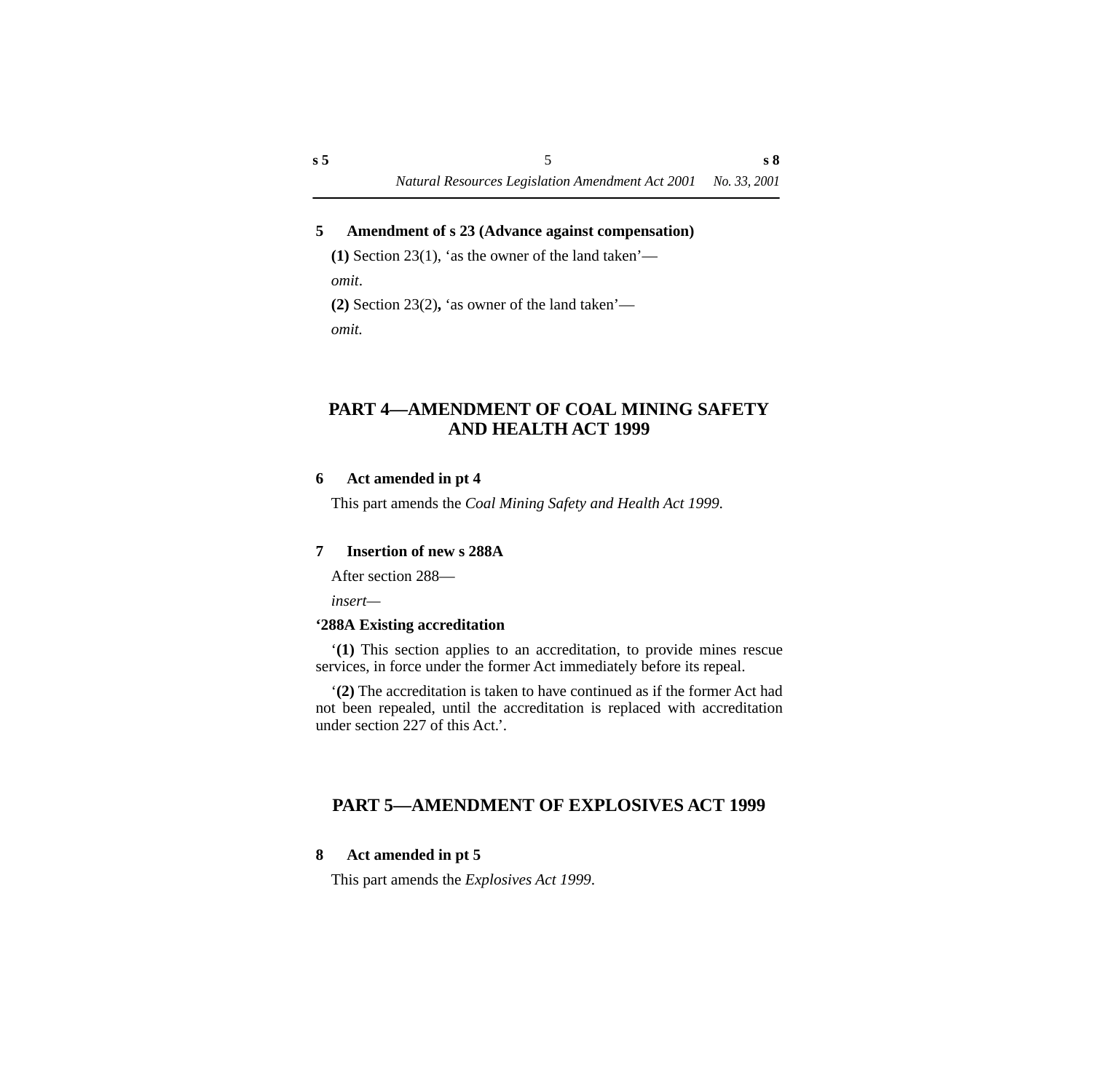### <span id="page-7-0"></span>**9 Amendment of s 140 (Existing regulations)**

Section 140(5), '30 June 2001' *omit, insert—* '30 June 2002'.

### **PART 6—AMENDMENT OF LAND ACT 1994**

#### <span id="page-7-2"></span><span id="page-7-1"></span>**10 Act amended in pt 6**

This part amends the *Land Act 1994.*

### <span id="page-7-3"></span>**11 Insertion of new div 3A**

After section 290—

<span id="page-7-4"></span>*insert—*

#### *'Division 3A—Explanatory format plans*

#### <span id="page-7-5"></span>**'290A Explanatory format plan**

'**(1)** Despite section 286, the chief executive may approve the lodging of a plan other than a plan of survey (an **"explanatory format plan"**) if the chief executive is satisfied the land to which the plan relates may be accurately defined using—

- (a) information already held in the land registry; or
- (b) other information the chief executive considers gives a high level of accuracy about the extent of the interest.

'**(2)** The chief executive may give directions about the form of an explanatory format plan.

'**(3)** An explanatory format plan must be in the form directed by the chief executive.

'**(4)** Lodging an explanatory format plan, approved under this section, is sufficient compliance with a requirement under this Act to lodge a plan of survey.'.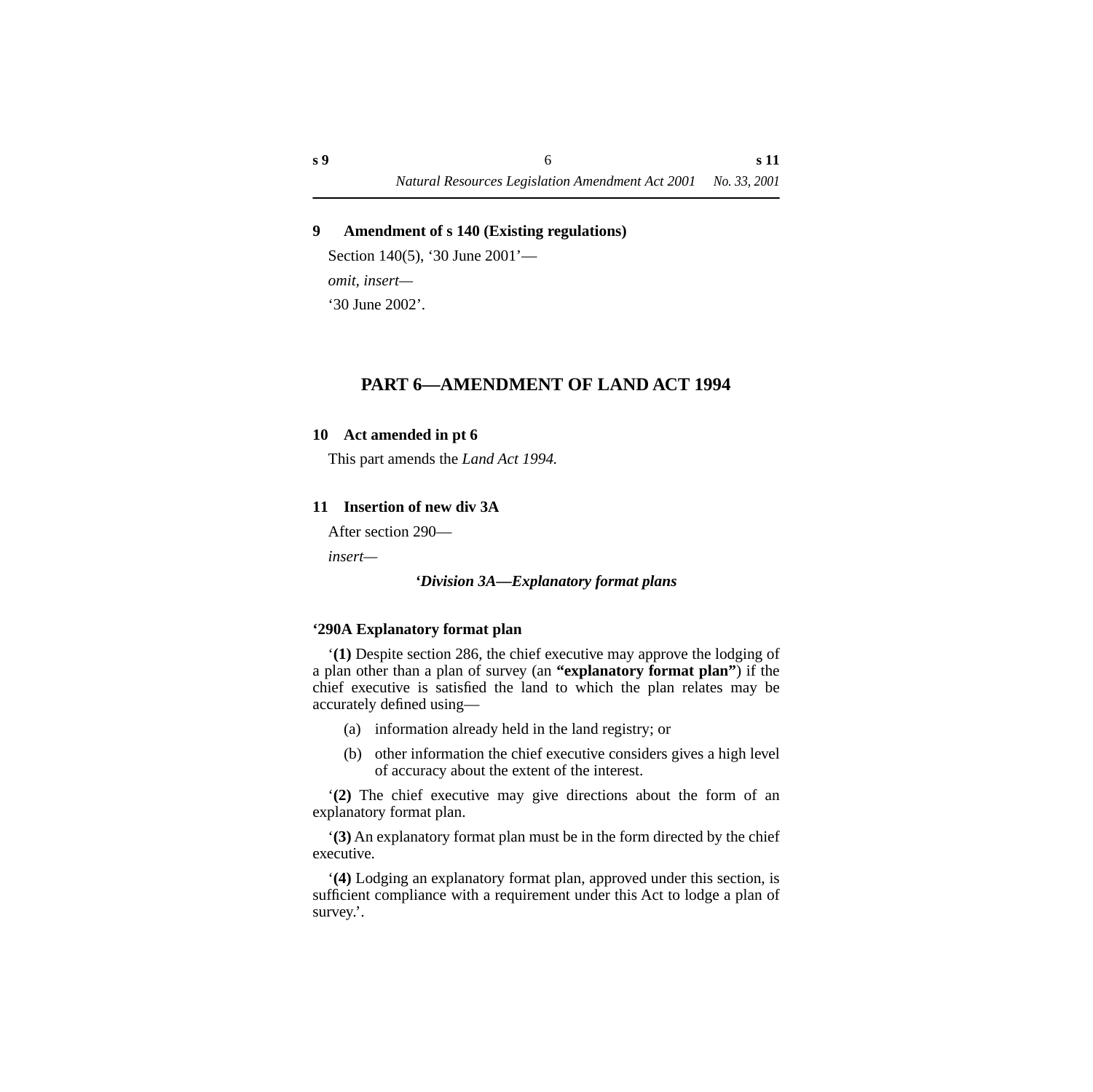### <span id="page-8-0"></span>**12 Amendment of s 362 (Easements may be created only by registration)**

Section 362—

*insert—*

'**(5)** A document creating a public utility easement for water storage above a weir must show the part of the land over which water above the weir may be stored.'.

### <span id="page-8-1"></span>**13 Amendment of s 363 (Registration of easement)**

Section  $363(1)(a)$ , 'the proposed easement'—

*omit, insert—*

'the easement'.

### <span id="page-8-2"></span>**14 Amendment of s 365 (Particulars to be registered)**

Section 365—

*insert—*

'**(2A)** A public utility easement for water storage burdens the whole of the land any part of which may be affected by the storage.'.

### <span id="page-8-3"></span>**15 Amendment of s 369 (Public utility easements)**

```
Section 369(2)—
```
*insert—*

'(d) water storage.'.

### <span id="page-8-4"></span>**16 Insertion of new s 389A**

Chapter 6, part 4, division 11—

*insert—*

### <span id="page-8-5"></span>**'389A Effect on writ of execution of transfer after sale by morgagee**

**(1)** Subsection (2) applies if—

(a) a mortgage is registered over a lease; and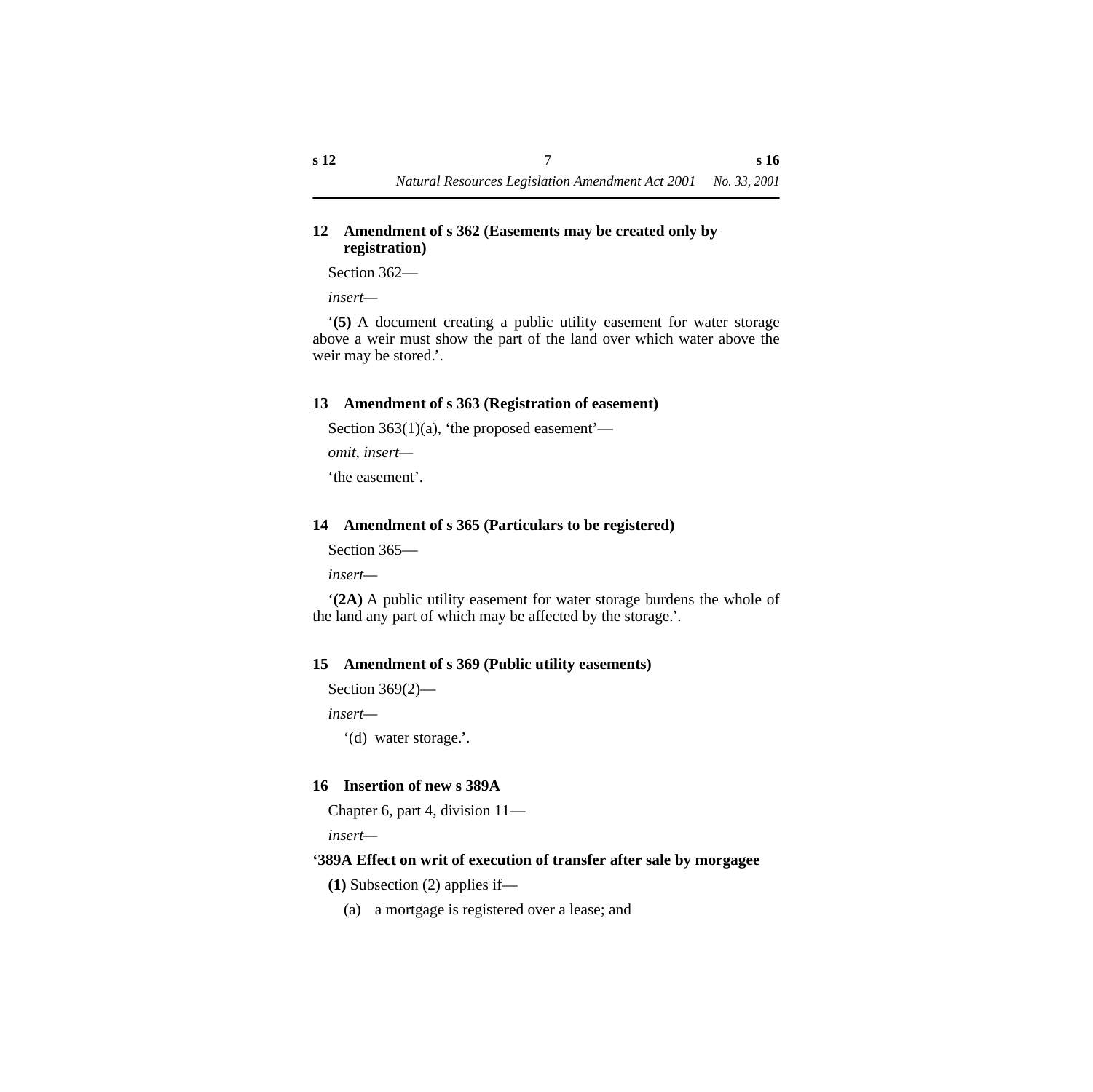(b) a writ of execution is later registered in relation to the lease.

'**(2)** If the mortgagee of the lease signs a transfer of the lease after exercising power of sale under the mortgage—

- (a) registration of the writ of execution does not prevent registration of the transfer; and
- (b) on registration of the transfer, the chief executive must cancel registration of the writ of execution.'.

### <span id="page-9-0"></span>**17 Amendment of s 504 (Changing tenures of port lands)**

**(1)** Section 504(1), after 'port authority', second mention—

*insert—*

'or another body'.

**(2)** Section 504(2), after 'port authority'—

*insert—*

'or other body'.

### <span id="page-9-1"></span>**18 Amendment of sch 6 (Dictionary)**

```
Schedule 6—
```
*insert—*

' **"explanatory format plan"** see section 290A.'.

## <span id="page-9-2"></span>**PART 7—AMENDMENT OF LAND COURT ACT 2000**

### <span id="page-9-3"></span>**19 Act amended in pt 7**

This part amends the *Land Court Act 2000*.

### <span id="page-9-4"></span>**20 Amendment of s 16 (Appointment of president and other members of Land Court)**

Section 16—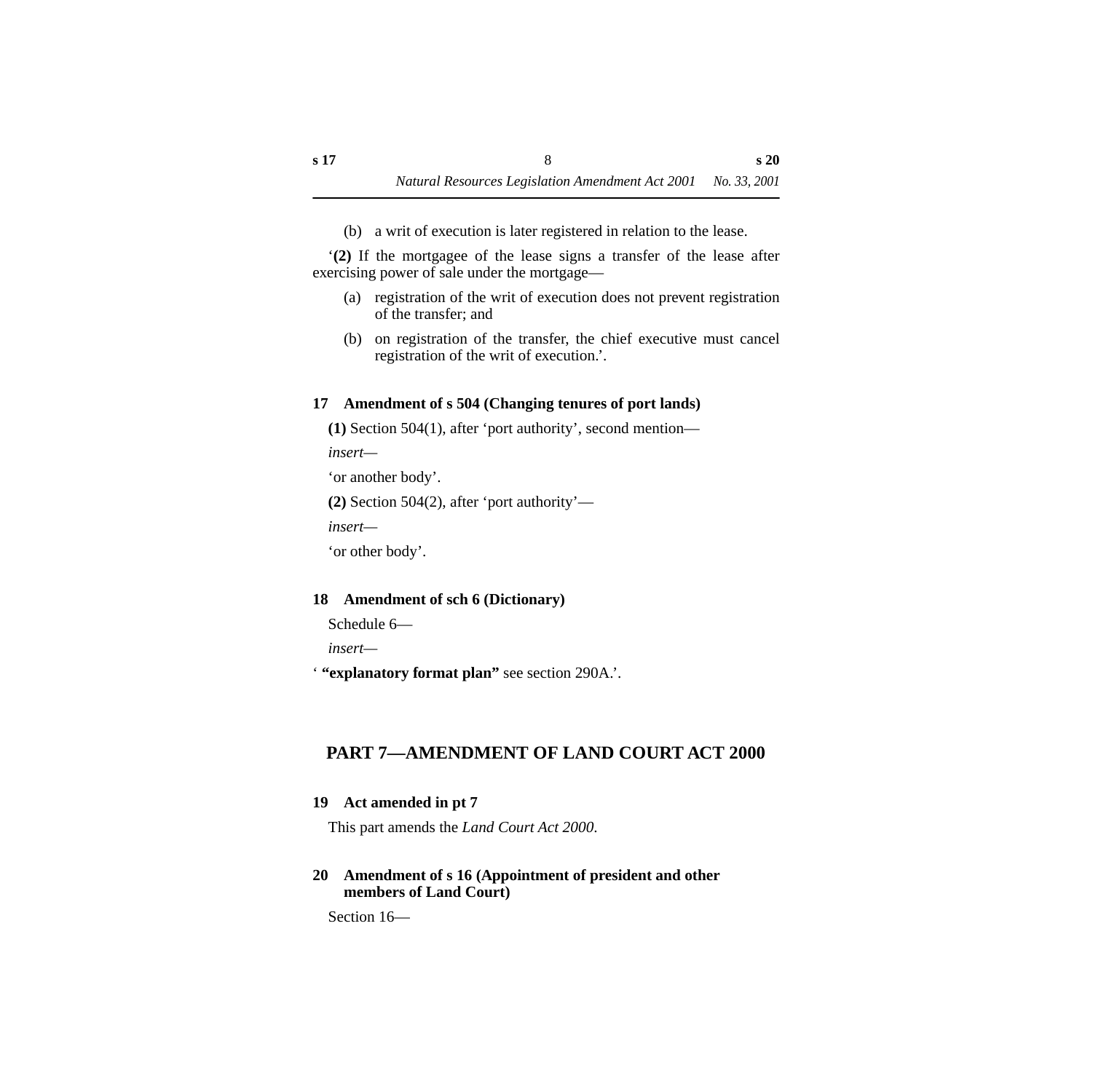*insert—*

'**(3A)** Appointment as a member, other than a member appointed under section 17, must be on a full-time basis.'.

#### <span id="page-10-0"></span>**21 Amendment of s 17 (Appointment of members of land tribunal as members)**

Section 17(2)—

*omit, insert—*

'**(2)** A member of a land tribunal appointed to the Land Court—

- (a) if the member is the chairperson—may be appointed on a part-time or full-time basis; and
- (b) in any other case—must be appointed on a part-time basis.'.

### <span id="page-10-1"></span>**22 Amendment of s 19 (Appointment of acting members)**

Section 19(2), 'appointed for the term'—

*omit, insert—*

'appointed on a part-time or full-time basis for the term'.

### <span id="page-10-2"></span>**PART 8—AMENDMENT OF LAND TITLE ACT 1994**

### <span id="page-10-3"></span>**23 Act amended in pt 8**

This part amends the *Land Title Act 1994.*

### <span id="page-10-4"></span>**24 Amendment of s 7 (Land registry)**

**(1)** Section 7(3)(a), after 'land registry'—

*insert—*

'or other places'.

**(2)** Section 7(3)(b), after 'land registry'—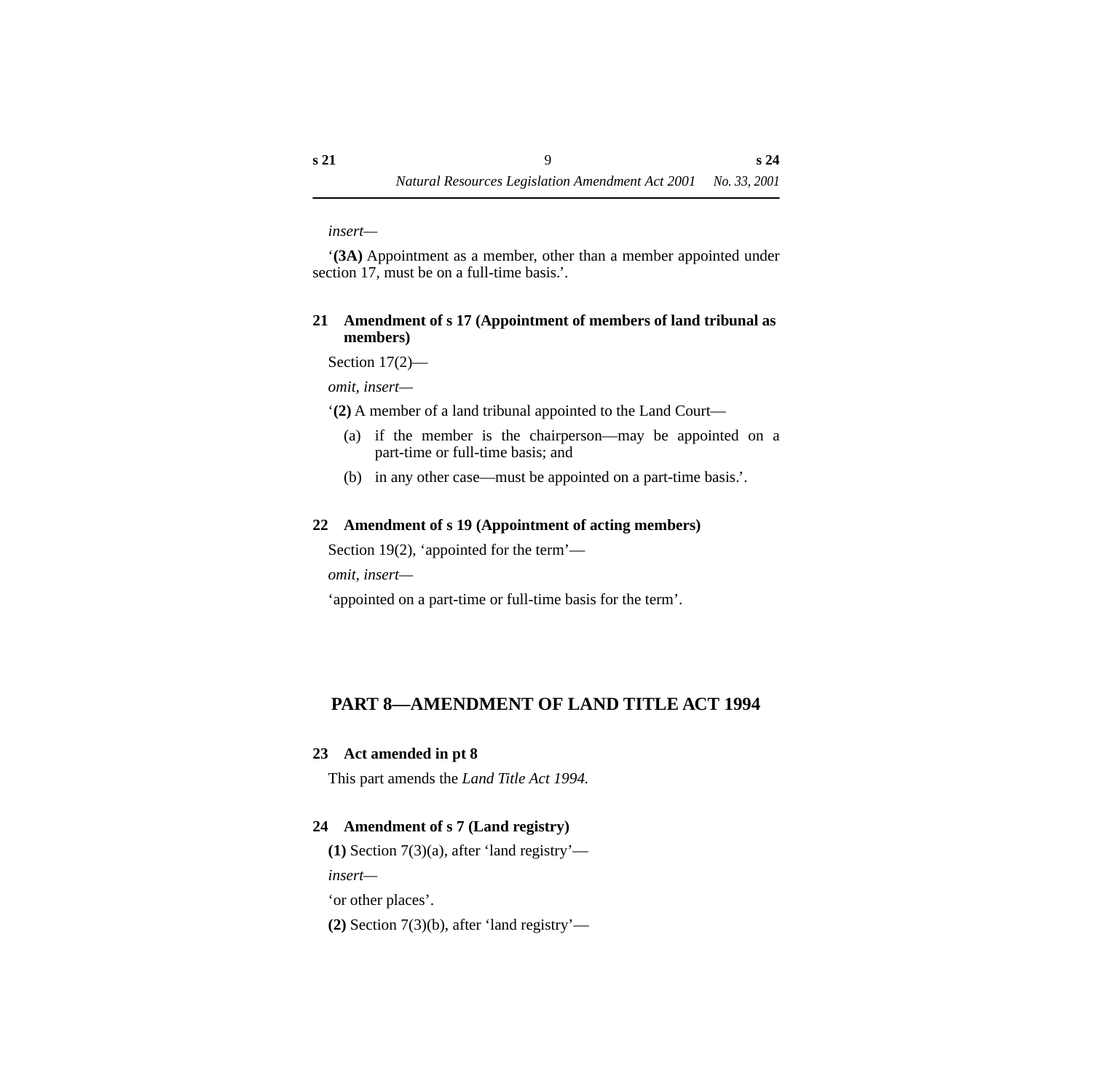*insert—*

'or other place'.

#### <span id="page-11-0"></span>**25 Insertion of new div 2B**

After section 48D—

<span id="page-11-1"></span>*insert—*

#### *'Division 2B—Explanatory format plans*

#### <span id="page-11-2"></span>**'48E Explanatory format plan**

'**(1)** The registrar may approve the lodging of a plan other than a plan of survey in standard, building or volumetric format (an **"explanatory format plan"**) if the registrar is satisfied the land to which the plan relates may be accurately defined using—

- (a) information already held in the land registry; or
- (b) other information giving a high level of accuracy about the extent of the interest.

'**(2)** The registrar may give directions about the form of an explanatory format plan.

'**(3)** An explanatory format plan must be in the form directed by the registrar.

'**(4)** Lodging an explanatory format plan, approved under this section, is sufficient compliance with a requirement under this Act to lodge a plan of survey in standard, building or volumetric format.'.

#### <span id="page-11-3"></span>**26 Insertion of new s 49E**

After section 49D—

*insert—*

#### <span id="page-11-4"></span>**'49E Division of lot on standard format plan of subdivision**

'**(1)** This section applies if a building or volumetric format plan of subdivision divides a lot on a standard format plan of subdivision (a **"standard lot"**), creating 2 or more lots.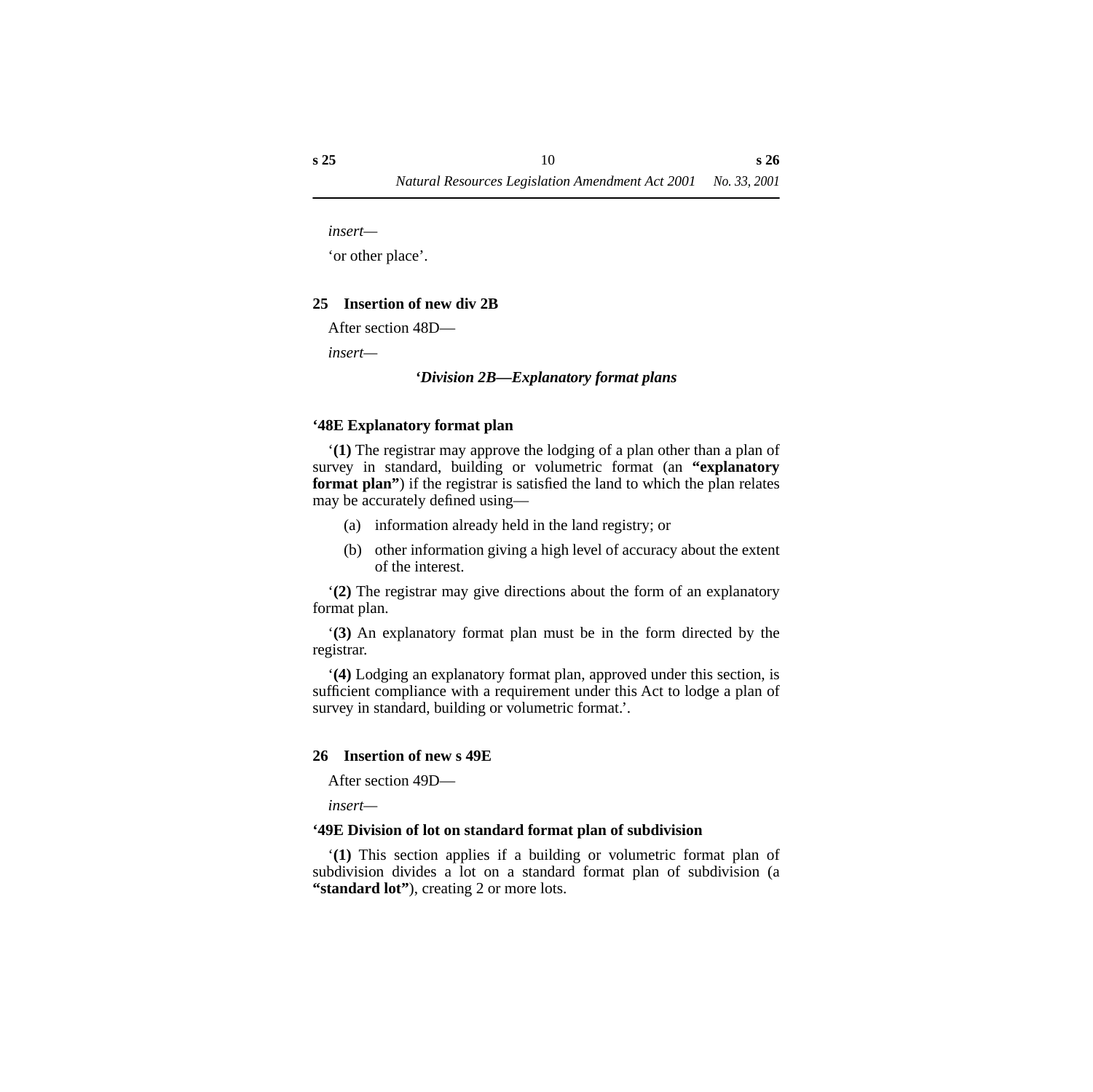'**(2)** If, after the division, a created lot continues to be defined using a horizontal plane and references to marks on the ground, the created lot is a standard lot.'.

### <span id="page-12-0"></span>**27 Amendment of s 65 (Requirements of instrument of lease)**

```
Section 65(2)(a), 'sketch'—
omit.
```
### <span id="page-12-1"></span>**28 Amendment of s 82 (Creation of easement by registration)**

```
Section 82—
```
*insert—*

'**(3)** An instrument creating a public utility easement for water storage above a weir must show the part of the land over which water above the weir may be stored.'.

### <span id="page-12-2"></span>**29 Amendment of s 85A (Particulars to be registered)**

Section 85A—

*insert—*

'**(2)** A public utility easement for water storage burdens the whole of the land any part of which may be affected by the storage.'.

### <span id="page-12-3"></span>**30 Amendment of s 89 (Easements for public utility providers)**

```
Section 89(2)(a)—
```
*insert—*

'(iv) water storage.'.

### <span id="page-12-4"></span>**31 Insertion of new s 120A**

Part 7, division 1—

*insert—*

### <span id="page-12-5"></span>**'120A Effect on writ of execution of transfer after sale by mortgagee**

**(1)** Subsection (2) applies if—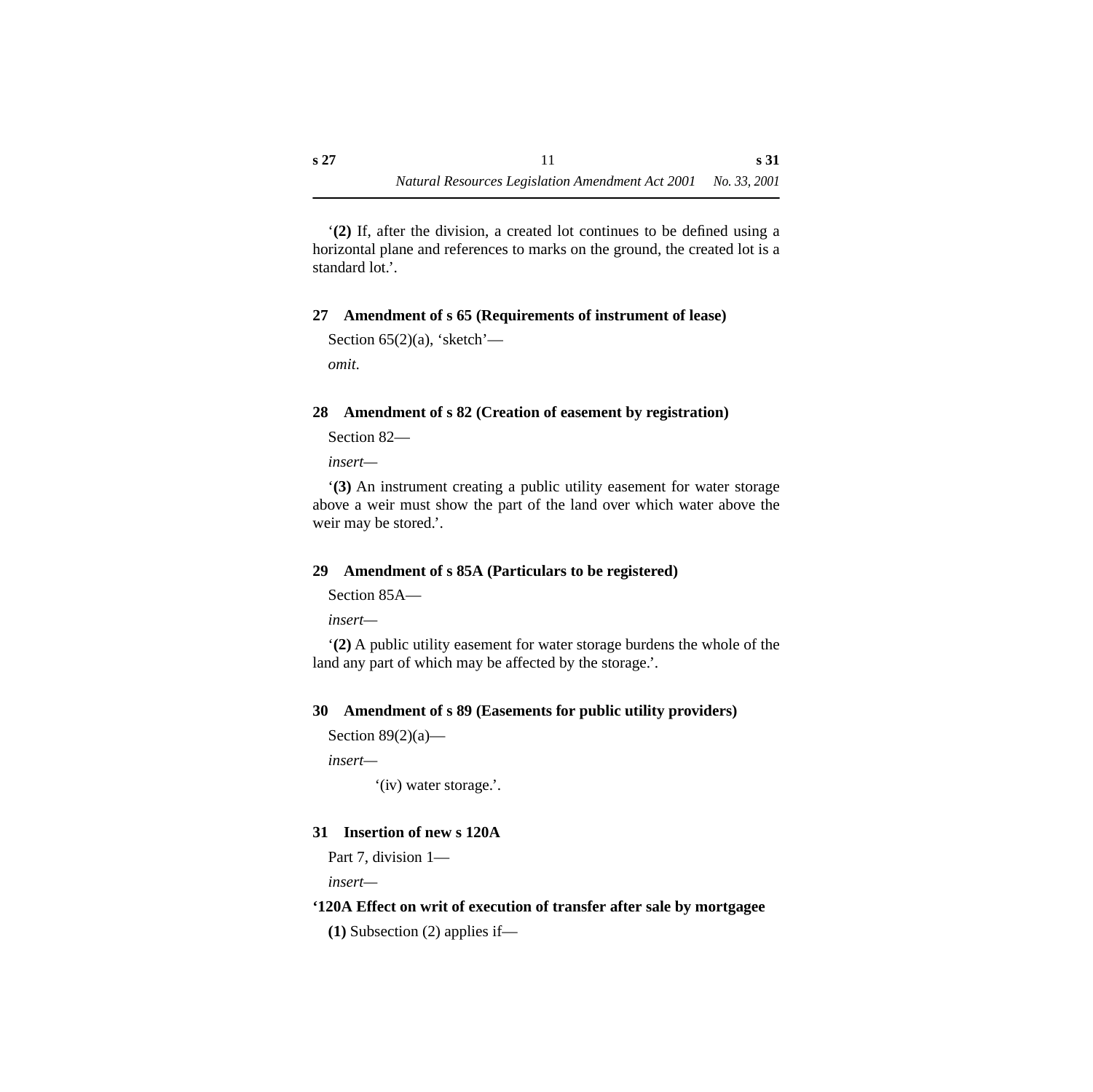- (a) a mortgage is registered over a lot; and
- (b) a writ of execution is later registered in relation to the lot.

'**(2)** If the mortgagee of the lot signs a transfer of the lot after exercising power of sale under the mortgage—

- (a) registration of the writ of execution does not prevent registration of the transfer; and
- (b) on registration of the transfer, the registrar must cancel registration of the writ of execution.'.

### <span id="page-13-0"></span>**32 Amendment of s 124 (Effect of lodging caveat)**

**(1)** Section 124(1), 'another instrument'—

*omit, insert—*

'an instrument'.

**(2)** Section 124—

*insert—*

'**(5)** Lodgment of a caveat does not create in the caveator a registrable interest in the lot affected by the caveat.'.

### <span id="page-13-1"></span>**33 Amendment of sch 2 (Dictionary)**

Schedule 2—

*insert—*

' **"area"** includes the volume of a lot on a volumetric format plan of subdivision.

**"explanatory format plan"** see section 48E.'.

### <span id="page-13-2"></span>**PART 9—AMENDMENT OF TORRES STRAIT ISLANDER LAND ACT 1991**

### <span id="page-13-3"></span>**34 Act amended in pt 9**

This part amends the *Torres Strait Islander Land Act 1991*.